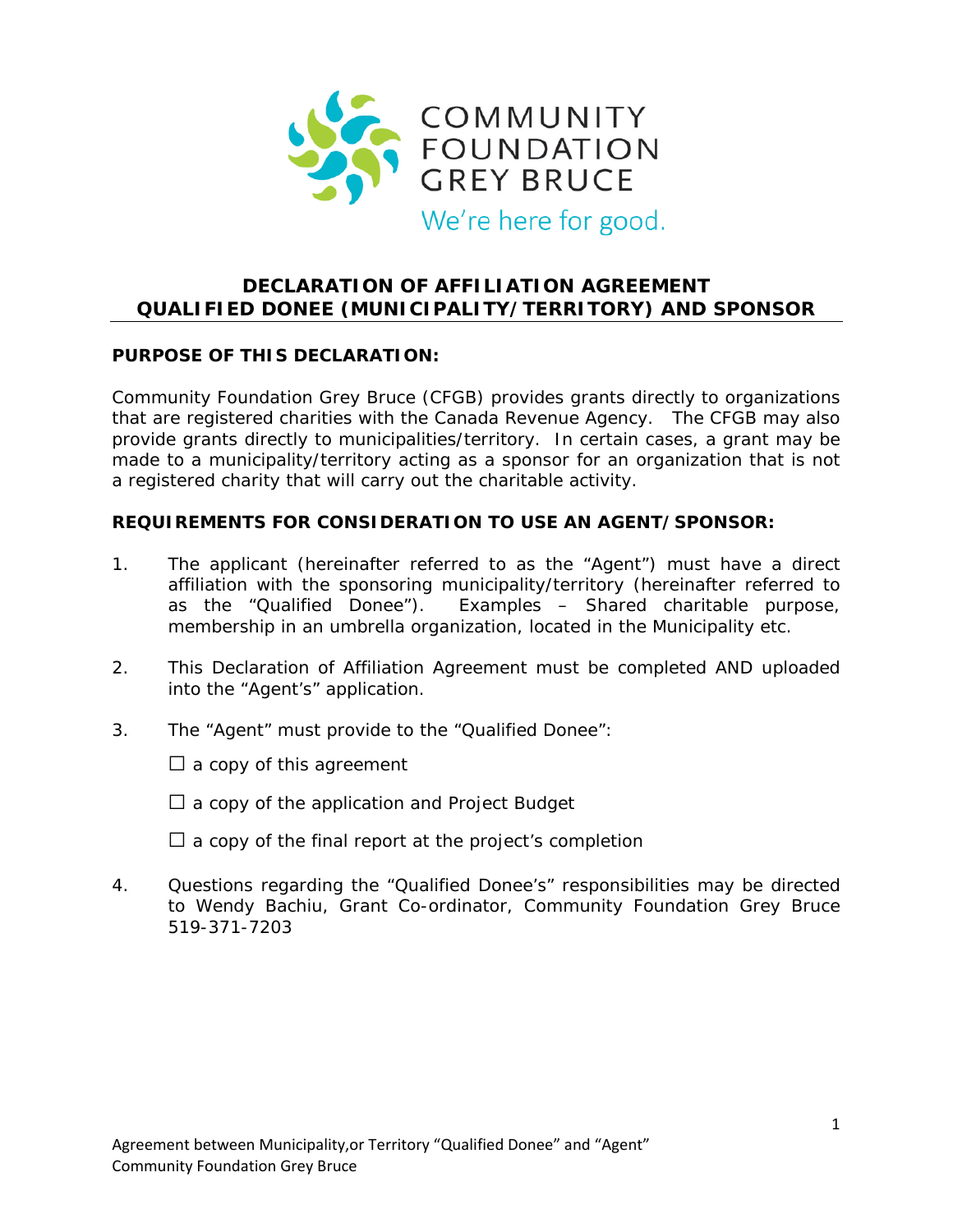### **GENERAL INFORMATION REGARDING THE QUALIFIED DONEE:**

1. Name of sponsoring Municipality/Territory ("Qualified Donee")

\_\_\_\_\_\_\_\_\_\_\_\_\_\_\_\_\_\_\_\_\_\_\_\_\_\_\_\_\_\_\_\_\_\_\_\_\_\_\_\_\_\_\_\_\_\_\_\_\_\_\_\_\_\_\_\_\_\_\_\_\_ Contact Person: \_\_\_\_\_\_\_\_\_\_\_\_\_\_\_\_\_\_\_\_\_\_\_\_\_\_\_\_\_\_\_\_\_\_\_\_\_\_\_\_\_\_\_\_\_\_\_ 2. Address: \_\_\_\_\_\_\_\_\_\_\_\_\_\_\_\_\_\_\_\_\_\_\_\_\_\_\_\_\_\_\_\_\_\_\_\_\_\_\_\_\_\_\_\_\_\_\_\_\_\_\_\_\_ City/Town: \_\_\_\_\_\_\_\_\_\_\_\_\_\_\_\_\_\_\_\_Province: \_\_\_\_Postal Code:\_\_\_\_\_\_\_\_\_\_ 3. Telephone: \_\_\_\_\_\_\_\_\_\_\_\_\_\_\_\_\_\_\_\_\_\_\_\_\_ Fax: \_\_\_\_\_\_\_\_\_\_\_\_\_\_\_\_\_\_\_ Email: \_\_\_\_\_\_\_\_\_\_\_\_\_\_\_\_\_\_\_\_Website: \_\_\_\_\_\_\_\_\_\_\_\_\_\_\_\_\_\_\_\_\_\_\_\_\_\_\_\_ 4. HST Number: \_\_\_\_\_\_\_\_\_\_\_\_\_\_\_\_\_\_\_\_\_\_\_\_\_\_\_\_\_\_\_\_\_\_\_ 5. Nature of the affiliation or relationship with the "Agent" undertaking the project: \_\_\_\_\_\_\_\_\_\_\_\_\_\_\_\_\_\_\_\_\_\_\_\_\_\_\_\_\_\_\_\_\_\_\_\_\_\_\_\_\_\_\_\_\_\_\_\_\_\_\_\_\_\_\_\_\_\_\_\_ \_\_\_\_\_\_\_\_\_\_\_\_\_\_\_\_\_\_\_\_\_\_\_\_\_\_\_\_\_\_\_\_\_\_\_\_\_\_\_\_\_\_\_\_\_\_\_\_\_\_\_\_\_\_\_\_\_\_\_\_ 6. Mandate (Mission/Vision) of the "Qualified Donee" organization: \_\_\_\_\_\_\_\_\_\_\_\_\_\_\_\_\_\_\_\_\_\_\_\_\_\_\_\_\_\_\_\_\_\_\_\_\_\_\_\_\_\_\_\_\_\_\_\_\_\_\_\_\_\_\_\_\_\_\_ \_\_\_\_\_\_\_\_\_\_\_\_\_\_\_\_\_\_\_\_\_\_\_\_\_\_\_\_\_\_\_\_\_\_\_\_\_\_\_\_\_\_\_\_\_\_\_\_\_\_\_\_\_\_\_\_\_\_\_\_ 7. Please list Municipal Councilors names or attach a separate list: \_\_\_\_\_\_\_\_\_\_\_\_\_\_\_\_\_\_\_\_\_\_\_\_\_\_\_\_\_\_ \_\_\_\_\_\_\_\_\_\_\_\_\_\_\_\_\_\_\_\_\_\_\_\_\_\_ \_\_\_\_\_\_\_\_\_\_\_\_\_\_\_\_\_\_\_\_\_\_\_\_\_\_\_\_\_\_ \_\_\_\_\_\_\_\_\_\_\_\_\_\_\_\_\_\_\_\_\_\_\_\_\_\_ \_\_\_\_\_\_\_\_\_\_\_\_\_\_\_\_\_\_\_\_\_\_\_\_\_\_\_\_\_\_ \_\_\_\_\_\_\_\_\_\_\_\_\_\_\_\_\_\_\_\_\_\_\_\_\_\_ \_\_\_\_\_\_\_\_\_\_\_\_\_\_\_\_\_\_\_\_\_\_\_\_\_\_\_\_\_\_ \_\_\_\_\_\_\_\_\_\_\_\_\_\_\_\_\_\_\_\_\_\_\_\_\_\_ \_\_\_\_\_\_\_\_\_\_\_\_\_\_\_\_\_\_\_\_\_\_\_\_\_\_\_\_\_\_ \_\_\_\_\_\_\_\_\_\_\_\_\_\_\_\_\_\_\_\_\_\_\_\_\_\_ \_\_\_\_\_\_\_\_\_\_\_\_\_\_\_\_\_\_\_\_\_\_\_\_\_\_\_\_\_\_ \_\_\_\_\_\_\_\_\_\_\_\_\_\_\_\_\_\_\_\_\_\_\_\_\_\_ 8. "Qualified Donee" financial statement for the last complete fiscal year **(summary or balance page from audited statements ONLY).** □ Attached □ Or view online: \_\_\_\_\_\_\_\_\_\_\_\_\_\_\_\_\_\_\_\_\_\_\_\_\_\_\_\_\_\_\_\_\_\_\_\_\_\_\_\_\_\_\_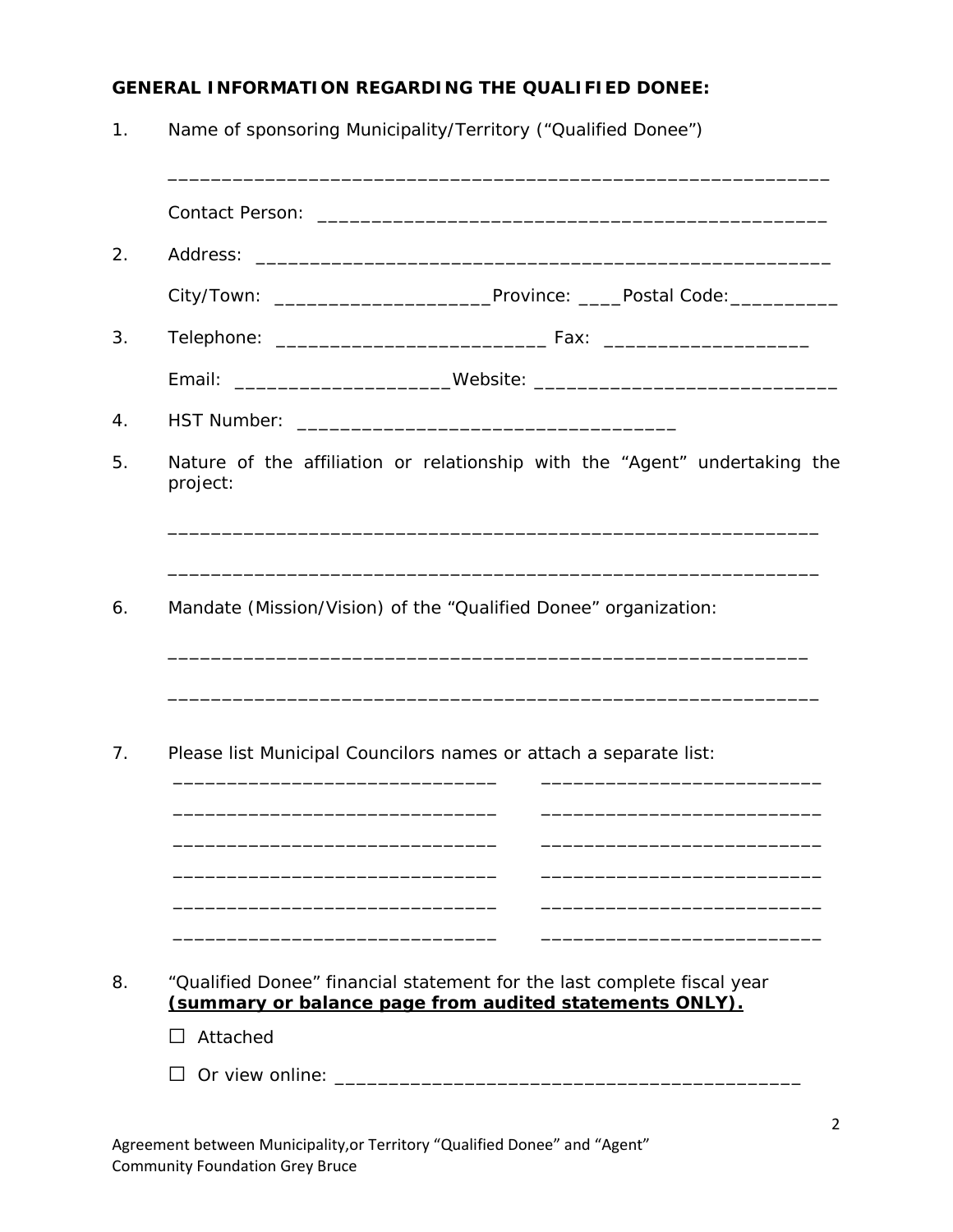## **GENERAL INFORMATION RE THE APPLICANT ORGANIZATION (AGENT):**

| $\mathbf{1}$ . | Name of Applicant (Agent) organization |                                                                                                                        |  |  |
|----------------|----------------------------------------|------------------------------------------------------------------------------------------------------------------------|--|--|
|                | <b>Contact Person:</b>                 | <u> 1980 - Johann John Stein, market fransk kongresser og det blev forskellige og det blev forskellige og det blev</u> |  |  |
| 3.             | Telephone:                             | Email:                                                                                                                 |  |  |

4. Description of the project that the Applicant Organization (Agent) is asking the "Qualified Donee" to sponsor: